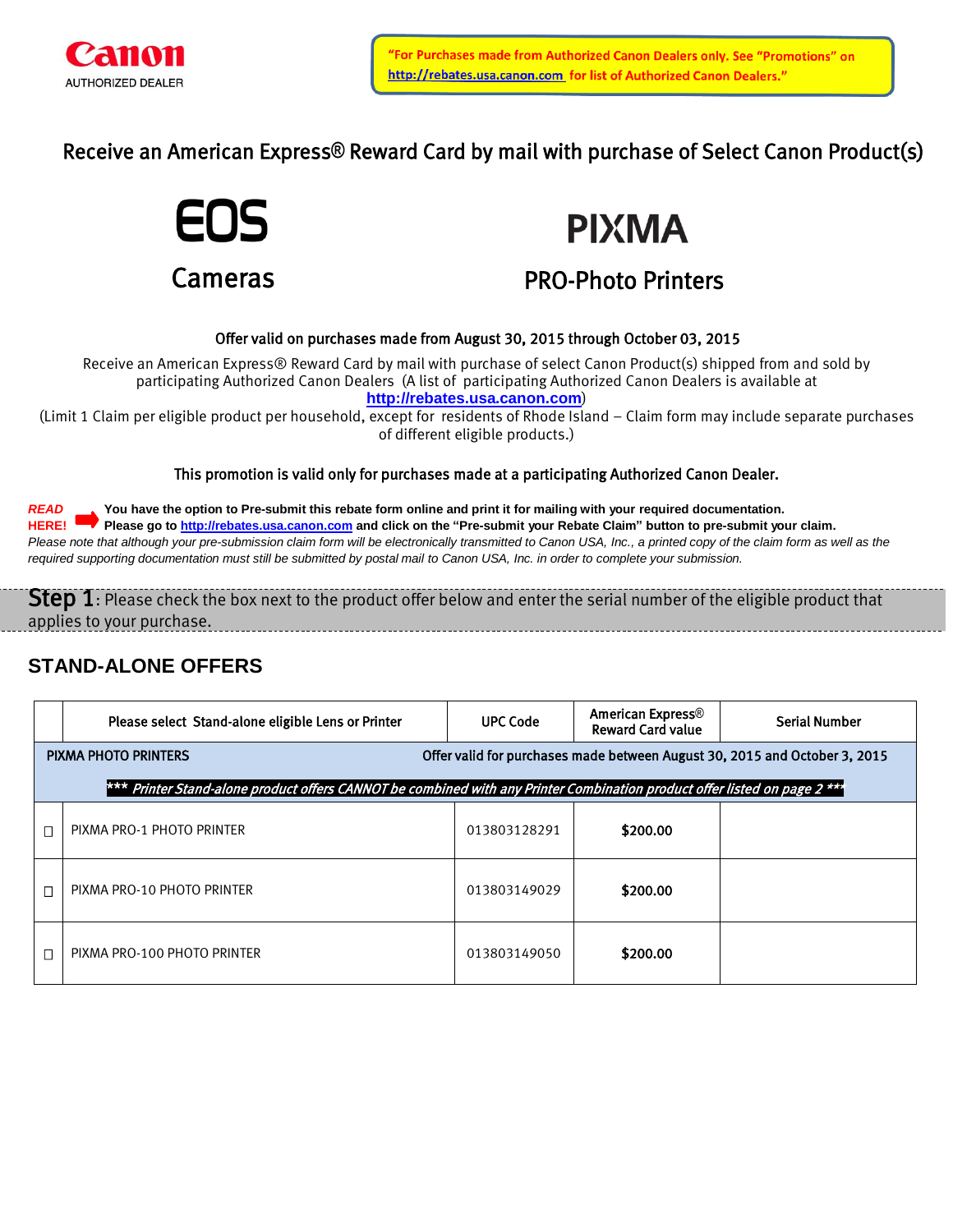## **COMBINATION OFFERS**

*\*\*\* Printer combination product offers CANNOT be combined with any Printer Stand-alone offer listed on page 1 \*\*\**

|                                                                                                                     | Please select eligible Camera and/or Paper                                                                                                                                                                                                                                                                                                                                                                                                                                                                                                                                                                                          | Please select eligible Printer                                                                                                                                                             | American<br><b>Express®</b><br><b>Reward Card</b><br>value | <b>Serial Number</b><br>of Printer |  |  |  |
|---------------------------------------------------------------------------------------------------------------------|-------------------------------------------------------------------------------------------------------------------------------------------------------------------------------------------------------------------------------------------------------------------------------------------------------------------------------------------------------------------------------------------------------------------------------------------------------------------------------------------------------------------------------------------------------------------------------------------------------------------------------------|--------------------------------------------------------------------------------------------------------------------------------------------------------------------------------------------|------------------------------------------------------------|------------------------------------|--|--|--|
| Offer valid for purchases made between August 30, 2015 and October 3, 2015<br>PRINTER CAMERA AND PAPER COMBINATIONS |                                                                                                                                                                                                                                                                                                                                                                                                                                                                                                                                                                                                                                     |                                                                                                                                                                                            |                                                            |                                    |  |  |  |
| $\Box$                                                                                                              | Canon PIXMA PRO Printer with purchase of an eligible Canon<br>Camera and Canon Photo Paper listed here.<br>Select your camera:<br>□ EOS 5DS R □ EOS 5DS □ EOS 1DX □ EOS 5D MK III<br><b>DEOS 6D DEOS 7D MK II DEOS 7D DEOS 70D</b><br>□ EOS 60D □ EOS Rebel T6s □ EOS Rebel T6i<br>□ EOS Rebel T5i □ EOS Rebel SL1 □ EOS Rebel T5<br>□ PowerShot G1 X MK II □ PowerShot G1 X □ PowerShot G7 X<br>□ PowerShot G3 X □ PowerShot G16 □ PowerShot S110<br>□ PowerShot S120<br><b>Select your Photo Paper:</b><br>□ Canon Photo Paper Semi-Gloss (SG-201) 13"x19" 50 Sheets<br>□ Canon Photo Paper Pro-Luster (LU-101) 13"x19" 50 Sheets | <b>Select your Photo Printer:</b><br>□ Canon PIXMA PRO-1<br>Printer<br>013803128291<br>□ Canon PIXMA PRO-10<br>Printer<br>013803149029<br>□ Canon PIXMA PRO-100<br>Printer<br>013803149050 | \$350.00                                                   |                                    |  |  |  |
| $\Box$                                                                                                              | Canon PIXMA PRO Printer combination with purchase of an eligible<br>camera listed here.<br>Select your Camera:<br><b>□ EOS 5DS R □ EOS 5DS □ EOS 1DX □ EOS 5D MK III</b><br><b>DEOS 6D DEOS 7D MK II DEOS 7D DEOS 70D</b><br>□ EOS 60D □ EOS Rebel T6s □ EOS Rebel T6i<br>□ EOS Rebel T5i □ EOS Rebel SL1 □ EOS Rebel T5<br>□ PowerShot G1 X MK II □ PowerShot G1 X □ PowerShot G7 X<br>□ PowerShot G3 X □ PowerShot G16 □ PowerShot S110<br>□ PowerShot S120                                                                                                                                                                       | <b>Select your Photo Printer:</b><br>□ Canon PIXMA PRO-1<br>Printer<br>013803128291<br>□ Canon PIXMA PRO-10<br>Printer<br>013803149029<br>□ Canon PIXMA PRO-100<br>Printer<br>013803149050 | \$300.00                                                   |                                    |  |  |  |
| $\Box$                                                                                                              | Canon PIXMA PRO Printer combination with purchase of eligible<br>Canon Photo Paper listed here.<br><b>Select your Photo Paper:</b><br>□ Canon Photo Paper Semi-Gloss (SG-201) 13"x19" 50 Sheets<br>□ Canon Photo Paper Pro-Luster (LU-101) 13"x19" 50 Sheets                                                                                                                                                                                                                                                                                                                                                                        | <b>Select your Photo Printer:</b><br>□ Canon PIXMA PRO-1<br>Printer<br>013803128291<br>□ Canon PIXMA PRO-10<br>Printer<br>013803149029<br>□ Canon PIXMA PRO-100<br>Printer<br>013803149050 | \$250.00                                                   |                                    |  |  |  |

Step 2: Cut out the 12-Digit UPC Barcode from the eligible Canon product(s) that you purchased.